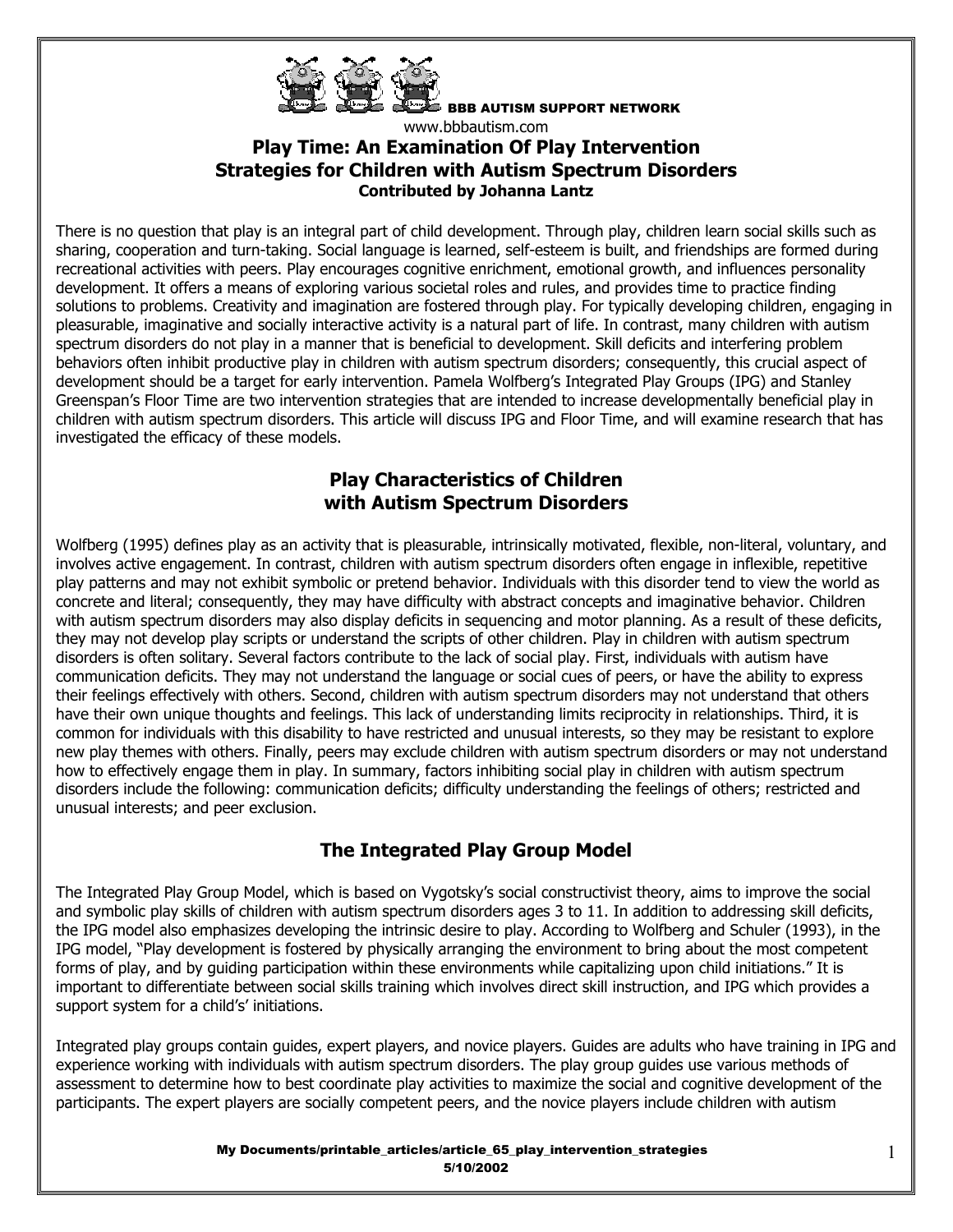

BBB AUTISM SUPPORT NETWORK

www.bbbautism.com

spectrum disorders at any level of functioning. The groups are comprised of three to five children with a higher ratio of expert to novice players. The IPG model is based on the concept of guided participation. The guide adjusts the amount of support given during the play group sessions according to the needs of the children, and builds on the interests and abilities of the group members. Initially, the guide directs the play activity. As the children become more capable of creating play themes, initiating interactions and setting up play events, the guide fades support until no direct guidance is provided. Transitions are often challenging for children with autism. Consistency in schedule and routine are important components of the IPG model because they help participants anticipate future events. The same groups meet regularly in natural settings, two to three times a week for 30-60 minutes. Opening and closing rituals are utilized and visual cues provide additional support. Materials such as constructive and sociodramatic toys are selected to encourage interaction and imaginative play.

Wolfberg and Schuler (1993) examined the efficacy of the IPG model. The researchers were interested in determining if the model would increase the functional and symbolic use of objects and social play of individuals with autism. In addition, they investigated whether qualitative improvements in play skills would generalize to different settings. The researchers conducted three play groups in a public school setting for 30 minutes two times a week for four months. Each group contained two novice players and three expert players. Data were collected on three of the novice players with autism. The results indicated that all participants with autism engaged in a greater percentage of functional and symbolic toy use and social play after the IPG intervention. Parent and teacher interviews revealed that qualitative play improvements were evident in a variety of settings. This research is promising; however, the results are somewhat limited by the small sample size and lack of a control group. More research should be conducted on the IPG model.

# **The Floor Time Model**

Greenspan's Floor Time offers another play intervention for preschool age children with autism spectrum disorders. The Floor Time model focuses on developing relationships and affect. Interventions are designed according to the child's developmental level and individual characteristics. Greenspan explains that although affective engagement such as showing pleasure, sharing emotions, and reciprocating interactions is secondary to the primary symptoms of autism (e.g., cognitive deficits), affect and relationships are more amenable to intervention. Greenspan believes that through affective interaction, children with autism will concurrently experience cognitive and emotional growth.

Floor Time is child directed and adult supported. It provides an opportunity to transform perseverative play into more meaningful and developmentally beneficial behavior, and works to expand the play themes of children with autism spectrum disorders. At the same time, it is designed to help the child develop relationships with others. Floor Time involves five steps:

- 1. The adult observes the child playing in order to determine how to approach him/her.
- 2. The adult approaches the child and joins the activity while trying to match the child's emotional tone.
- 3. The child directs the action and the adult follows the child's lead.
- 4. The adult expands on the child's chosen play theme without being intrusive.
- 5. When a child builds on the adult's input, the child "closes the circle of communication" and starts a new circle.

It is crucial that the adult does not use Floor Time as a time to teach a particular skill. It is also important to remember that the child is the leader of the activity.

Floor Time can be used to change perseverative behavior. For example, if a child is fixated on lining up blocks, the adult joins in and adds blocks to the child's line. Then the adult may place a block perpendicular and start the line going in a different direction. When the child continues the new line, he/she has "closed the circle of communication." Some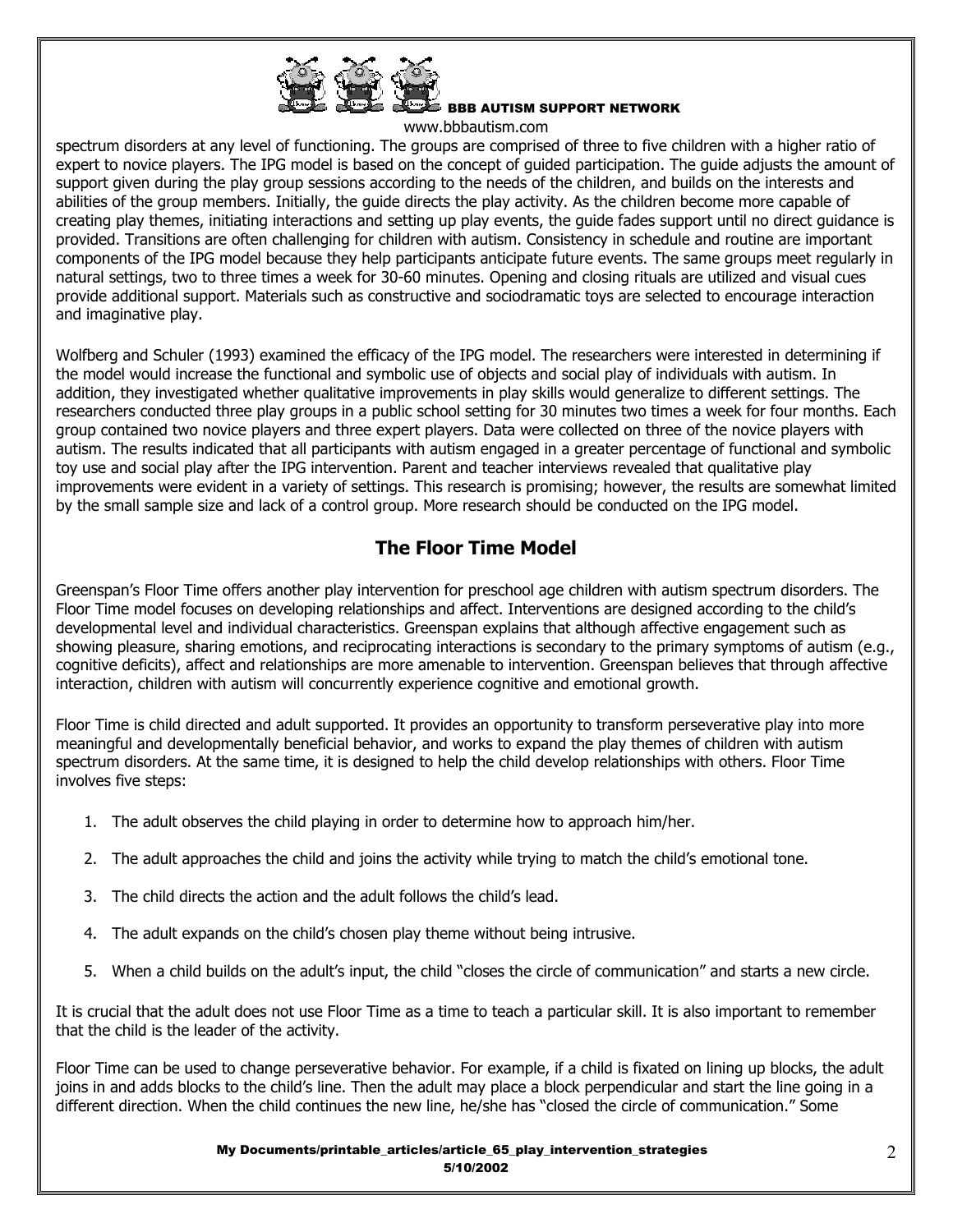

BBB AUTISM SUPPORT NETWORK

www.bbbautism.com

suggestions for Floor Time include inserting obstacles into play and helping the child problem-solve. If a child has very limited play themes, it may be helpful to use sensory toys (e.g., sand tables, shaving cream, bubbles) or use popular characters that the child enjoys to gain attention.

Greenspan and Wieder reviewed the charts of 200 children diagnosed with autism spectrum disorders, and found that most children who received Floor Time intervention for at least two years made significant improvement in all areas of development. All children in the study received two to five hours of Floor Time interaction at home in addition to comprehensive services such as speech therapy, occupational therapy, and special or general education services. The researchers claimed that 58% of the participants made "good to outstanding" progress, which they defined as making significant improvements in affect, social behavior, cognitive skills, symbolic play, and creative behavior. In addition, the "good to outstanding" children no longer engaged in avoidant, self-stimulatory, or perseverative behavior. According to the authors, all of the children in the "good to outstanding" group were no longer considered autistic according to the Childhood Autism Rating Scale (CARS); however, these findings need to be replicated by other researchers not involved in the development of Floor Time. Twenty-five percent of the children were defined as having made "medium" progress. These children made affective improvements and gains in gestural communication, but they still evidenced significant delays in symbolic language and play. The "medium" group no longer engaged in self-stimulatory, avoidant, perseverative behavior. The researchers reported that 17% of the children were considered to have "ongoing difficulties." These children made little or no improvement in affect, symbolic ability, attention, or avoidant behavior. The researchers added that most children in the "ongoing difficulty" group presented more extreme autistic symptomology when first evaluated. The results of the chart analysis are impressive, but should be interpreted with caution. Due to sample limitations, the results only apply to the children used in the study. More research needs to be conducted with a larger and more diverse population, and by researchers other than the creators of Floor Time. In addition, a controlled scientific study would provide more definitive information on the efficacy of Floor Time intervention. However, the results of the chart review indicate that some children with autism are capable of symbolic thought, and they can make significant improvements in social relationships and affect.

Play is a voluntary activity and is differentiated from social skills training in which specific skills are systematically taught. In the IPG and Floor Time models, skills are learned indirectly through guidance and interactions with others. Both the IPG model and Floor Time are based on child initiations that are supported by adults.

The IPG and Floor Time models have strengths and weaknesses. The primary advantage of both models is that they allow children with autism spectrum disorders the opportunity to explore relationships with others on their own terms without the imposition of adult demands. One disadvantage of the IPG model is that it requires regular participation from at least two typically developing peers, an appropriate setting, and trained guides to facilitate the group. This may be difficult to organize without the cooperation of a school or community group. Some disadvantages of the Floor Time model are that it does not address social interaction with peers, and there is little information on generalization of skills to other situations and settings. More research on the efficacy of IPG and Floor Time needs to be conducted by individuals who have not been involved in the development of the models. Although a few limitations exist, both intervention strategies have merit and deserve further investigation. As with any intervention, individual differences and desired outcomes need to be considered when deciding what method to use and progress needs to be regularly evaluated.

#### **Summary**

Through play, children learn a variety of skills that are fundamental to development. Many children with autism spectrum disorders have skill deficits and interfering problem behaviors that hinder developmentally beneficial play. Integrated Play Groups and Floor Time are two early intervention strategies that aim to improve qualitative play skills in young children with autism spectrum disorders. In both models, direct instruction is not provided; rather, adults provide support to child initiated interactions. The research available supports the effectiveness of the IPG and Floor Time models; however, inadequate samples and other methodological issues limit the utility of the studies. Early intervention efforts typically focus on the development of communication skills, social skills training, and the reduction of problem behaviors through direct instruction. Often a child with an autism spectrum disorder has a day filled with constant demands from adults, which when compared to the expectations placed on typically developing children, seems unnatural and developmentally